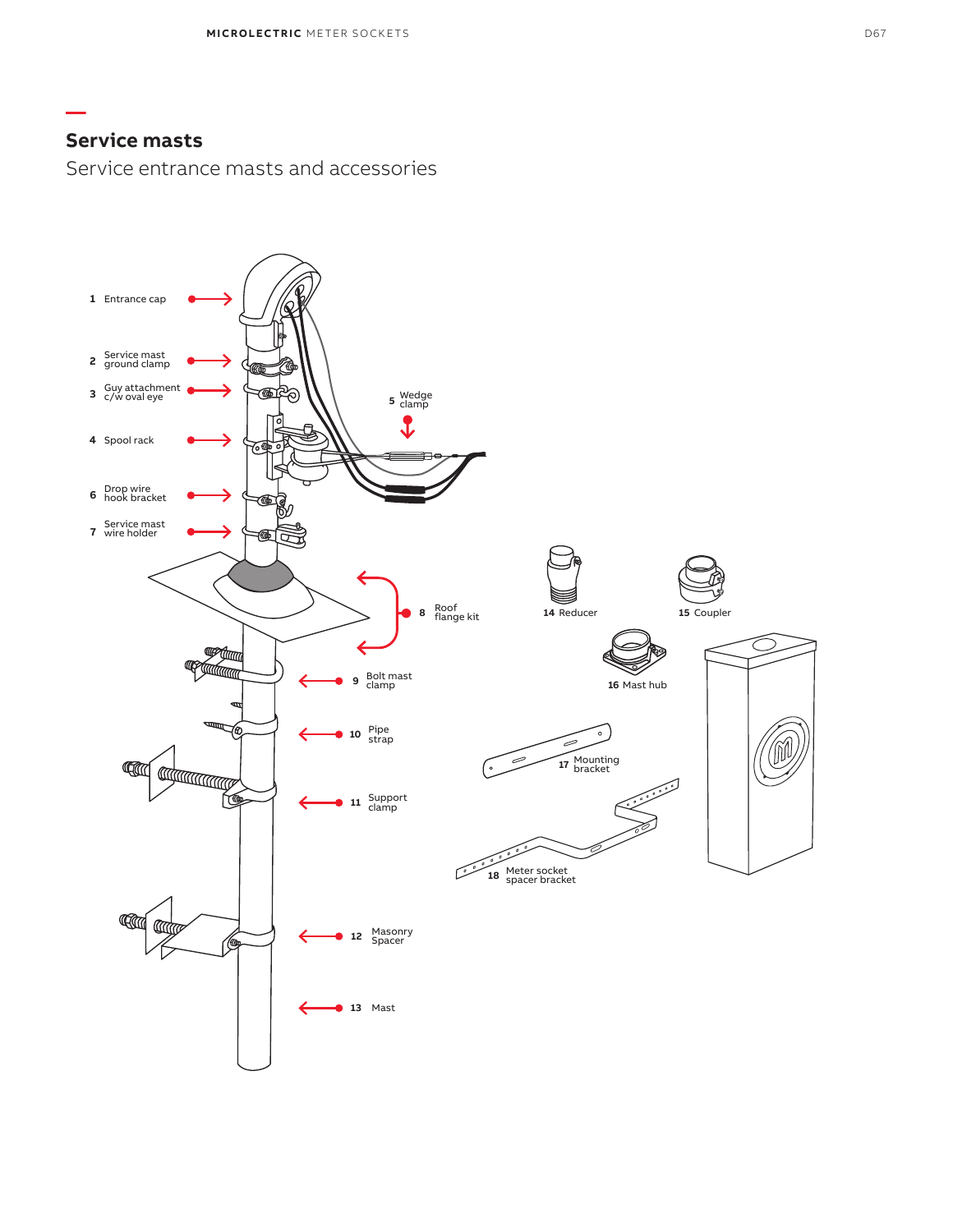**—**

# **Service masts**

Service entrance masts and accessories

| Ref. No. | Steel           | <b>PVC</b>            | Description                                                   |
|----------|-----------------|-----------------------|---------------------------------------------------------------|
|          |                 |                       | 21/2" mast clamp with 51/2"                                   |
|          | <b>MM600</b>    |                       | spacer, 5/8" x 4 1/2" threaded                                |
|          |                 |                       | bolt and 4" x 4" washer                                       |
|          | <b>MM602</b>    |                       | Masonry 5 1/2" spacer without                                 |
| 12       |                 |                       | hardware                                                      |
|          | <b>MM602LD</b>  |                       | Masonry 5 1/2" light duty<br>spacer without hardware          |
|          |                 |                       | Mast clamp and masonry 5                                      |
|          | <b>MM603</b>    |                       | 1/2" spacer without hardware                                  |
|          | MM <sub>8</sub> |                       | 8 ft. x 2-1/2" O.D. mast                                      |
|          | MM9CM           |                       | 9 ft. x 2-1/2" O.D. mast                                      |
|          | <b>MM10</b>     |                       | 10 ft. x 2-1/2" O.D. mast                                     |
|          |                 | 49009CC               | 10ft x 11/4" Conduit                                          |
|          |                 | 49010CC               | 10ft x 11/2" Conduit                                          |
| 13       |                 | 49011CC               | 10 ft. x 2" Conduit                                           |
|          |                 | 49012CC               | 10 ft. x 2 1/2" Conduit                                       |
|          |                 | 49013CC               | 10 ft x 3" Conduit                                            |
|          |                 | 49015CC               | 10ft x 4" Conduit                                             |
|          | <b>MM12</b>     |                       | 12 ft. x 2 1/2" O.D. mast                                     |
|          | <b>MM140</b>    |                       | 11/4" Female reducer                                          |
|          | <b>MM140M</b>   |                       | 11/4" Male reducer                                            |
|          | MM150           |                       | 11/2" Female reducer                                          |
|          | <b>MM150M</b>   |                       | 11/2" Male reducer                                            |
|          | <b>MM200M</b>   |                       | 2" Male Reducer                                               |
| 14       | <b>MM200</b>    |                       | 2" Female reducer                                             |
|          | <b>MM200P</b>   |                       | 2" Female reducer for old style                               |
|          |                 |                       | 2-3/4" service masts                                          |
|          |                 | E942J                 | 2" Female adaptor                                             |
|          |                 | E943G                 | 11/4" Male terminal adaptor                                   |
|          |                 | <b>E943H</b>          | 11/2" Male terminal adaptor                                   |
|          | <b>MC250</b>    |                       | 2-1/2" One-piece mast coupler                                 |
| 15       |                 | E940J                 | 2" Conduit coupler                                            |
|          |                 | <b>E940K</b>          | 21/2" Conduit coupler                                         |
|          |                 | <b>E995G</b><br>E991J | 11/4" Offset<br>2" Meter hub                                  |
|          |                 |                       |                                                               |
|          | <b>MH200</b>    |                       | 21/2" Mast hub with set screw<br>11/4" Rigid conduit threaded |
|          | <b>MH12X</b>    |                       | hub                                                           |
|          |                 | E991G                 | 11/4" Conduit hub                                             |
| 16       |                 |                       | 11/2" Rigid conduit threaded                                  |
|          | <b>MH15</b>     |                       | mast hub                                                      |
|          |                 | <b>E991H</b>          | 11/2" Conduit hub                                             |
|          | <b>MH20</b>     |                       | 2" Rigid conduit threaded hub                                 |
|          | <b>MH30</b>     | E991L                 | 3" Conduit hub                                                |
|          | <b>MH40</b>     |                       | 4" Rigid conduit threaded hub                                 |
| 17       | <b>MM605</b>    |                       | Meter socket mounting<br>bracket                              |
| 18       | <b>MM604</b>    |                       | Masonry meter socket 47/8"<br>spacer bracket                  |

| Ref. No.                | Steel          | <b>PVC</b>    | <b>Description</b>                                                        |
|-------------------------|----------------|---------------|---------------------------------------------------------------------------|
|                         | <b>MM104</b>   |               | 100A - 11/4" Entrance cap for 2<br>$1/2$ " mast                           |
|                         |                | <b>E998G</b>  | 100A - 11/4" Entrance cap                                                 |
|                         |                | <b>E998H</b>  | 100A - 11/2" Entrance cap                                                 |
|                         | <b>MM105</b>   |               | 150A/200A - 11/2" Entrance<br>cap for 2 1/2" mast                         |
|                         | <b>MM202</b>   |               | 200A - 2" Entrance cap for 2                                              |
| 1                       | <b>MM202P</b>  |               | $1/2$ ". mast<br>200A - 2" Entrance cap for old                           |
|                         |                |               | style 2 3/4" mast                                                         |
|                         |                | E998J         | 200A - 2" Entrance cap                                                    |
|                         |                | E998K-UPC     | 200A - 21/2" Entrance cap                                                 |
|                         |                | E998L         | 320A - 3" Entrance cap                                                    |
|                         |                | <b>E998N</b>  | 320A/400A - 4" Entrance cap                                               |
|                         | <b>CIEFA-4</b> |               | 400A - 4" Entrance cap for 4"<br>rigid conduit                            |
| 2                       | <b>MM700</b>   |               | Service mast ground clamp,<br>wire range: 8-1/0 AWG                       |
| 3                       | <b>MM380</b>   |               | Guy attachment c/w oval eye                                               |
|                         | <b>MM101</b>   |               | 100A - Light duty spool rack                                              |
|                         | <b>MM5101</b>  |               | 100A - Light duty spool rack<br>(Alberta only)                            |
| 4                       | <b>MM201</b>   |               | 200A - Heavy duty spool rack                                              |
|                         |                |               | 400A - Heavy duty spool rack,                                             |
|                         | <b>MM801</b>   |               | fits 3" and 4" rigid conduit                                              |
|                         | <b>SS401-E</b> |               | Wall mount spool Rack                                                     |
| 5                       | W62-1          |               | Wedge clamp 2 - 6 ACSR                                                    |
|                         | W20-1          |               | Wedge clamp 1/0 - 4 ACSR                                                  |
| 6                       | <b>MM390</b>   |               | Drop wire hook bracket                                                    |
| $\overline{\mathbf{r}}$ | <b>MM300</b>   |               | Service mast wire holder                                                  |
|                         | <b>MM505N</b>  |               | Roof flange with neoprene<br>collar for 21/2" mast                        |
|                         | <b>MM5505N</b> |               | Roof flange with neoprene<br>collar for 11/4" conduit                     |
| 8                       | <b>MM506N</b>  |               | Neoprene roof flange for 21/2"<br>mast                                    |
|                         | <b>MM507DN</b> |               | Neoprene double roof flange<br>for 2 1/2" masts                           |
|                         | <b>MM806N</b>  |               | Neoprene roof flange, for 4"<br>rigid conduit                             |
| 9                       | <b>MM250</b>   |               | 1/2" "U" for 2 1/2" mast                                                  |
|                         |                |               | Mast strap c/w two 3/8" x 4"                                              |
|                         | <b>MM251</b>   |               | lag screws                                                                |
|                         | <b>MM252</b>   |               | Mast strap without lag screws                                             |
|                         |                | <b>E977GC</b> | 11/4" conduit strap                                                       |
| 10                      |                | <b>E997HC</b> | 11/2" conduit strap                                                       |
|                         |                | E977JC-4-HD   | 2" conduit strap                                                          |
|                         |                | <b>E977K</b>  | 21/2" conduit strap                                                       |
|                         |                | <b>E977L</b>  | 3" conduit strap                                                          |
|                         |                | <b>E977N</b>  | 4" conduit strap                                                          |
|                         | <b>MM400</b>   |               | Mast clamp with 5/8" x 10"<br>threaded bolt and 4" x 4"                   |
|                         |                |               | square washer                                                             |
|                         | MM401          |               | 21/2" mast clamp without<br>hardware                                      |
| 11                      | <b>MM445</b>   |               | 21/2" mast clamp with 5/8" x<br>41/2" threaded bolt and 4" x<br>4" washer |
|                         | <b>MM5400</b>  |               | 21/2" mast clamp with 1/2" x<br>10" threaded bolt and 4" x 4"<br>washer   |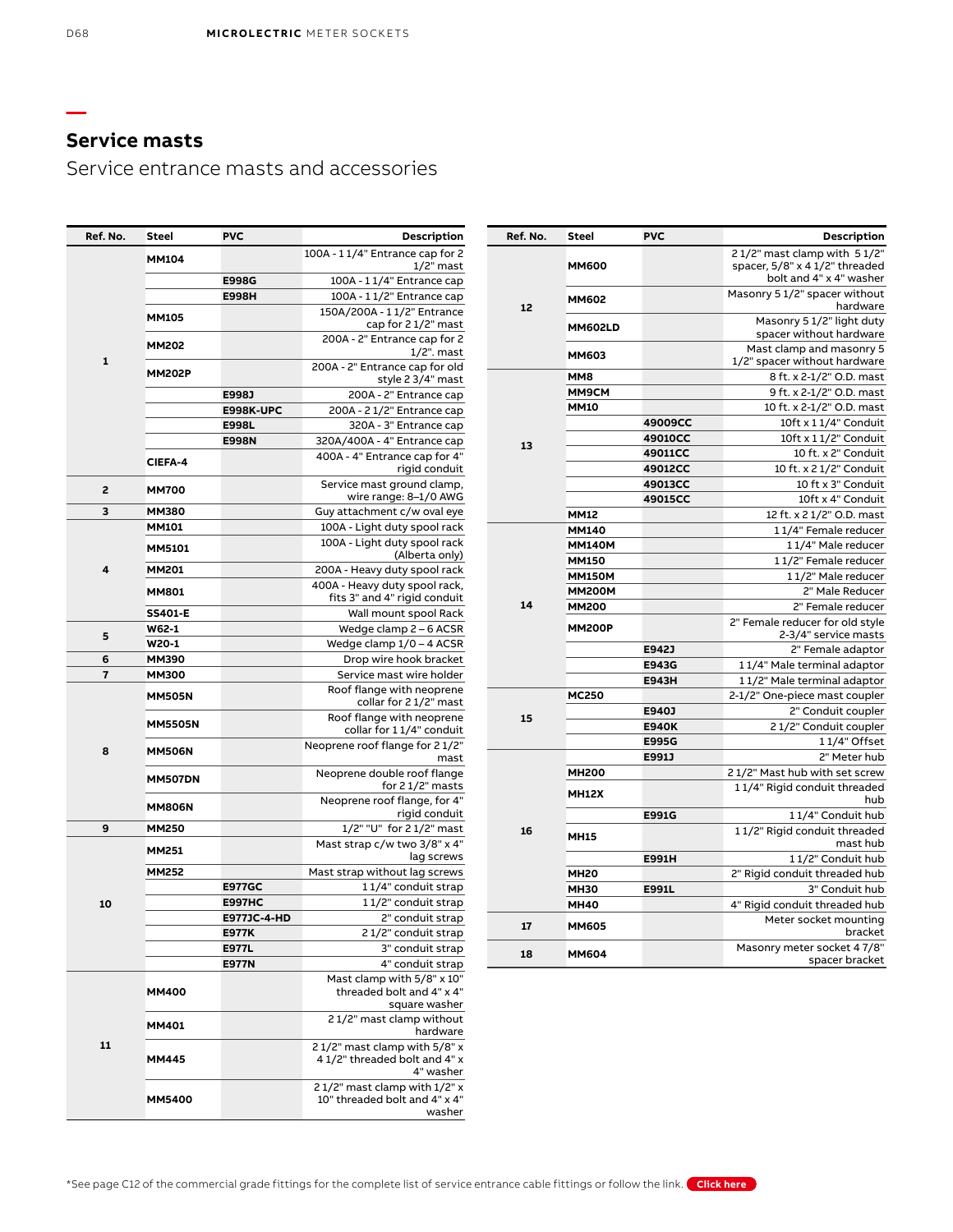**—**

Guy kits for 21 ⁄2 in. masts

| Cat. no.        | Qty. | <b>Consists of</b> | Description                          |
|-----------------|------|--------------------|--------------------------------------|
| 1/4 in. Guy kit |      |                    |                                      |
| MM914           |      | MM380              | Mast guy attachment                  |
|                 | 2    | GT516              | <b>Guy thimbles</b>                  |
|                 | 1    | GE14               | Guy end                              |
|                 | 1    | GW14110            | 20 ft. of 1/4 in. guy wire           |
|                 | 1    | GC902              | Guy clamp                            |
|                 | 1    | <b>RB404</b>       | Roof bracket                         |
|                 | 1    | T404-CM            | Lag screw                            |
| % in. Guy kit   |      |                    |                                      |
| MM9516          | 1    | MM380              | Mast guy attachment                  |
|                 |      | GT516              | Guy thimble                          |
|                 |      | GE516              | Guy end                              |
|                 |      | GW516110           | 20 ft. of 16 in. guy wire            |
|                 | 1    | GC902              | Guy clamp                            |
|                 | 1    | <b>BTE512</b>      | % in. x 12 in. Bent thimble eye bolt |
|                 | 1    | <b>RA725</b>       | Round washer                         |

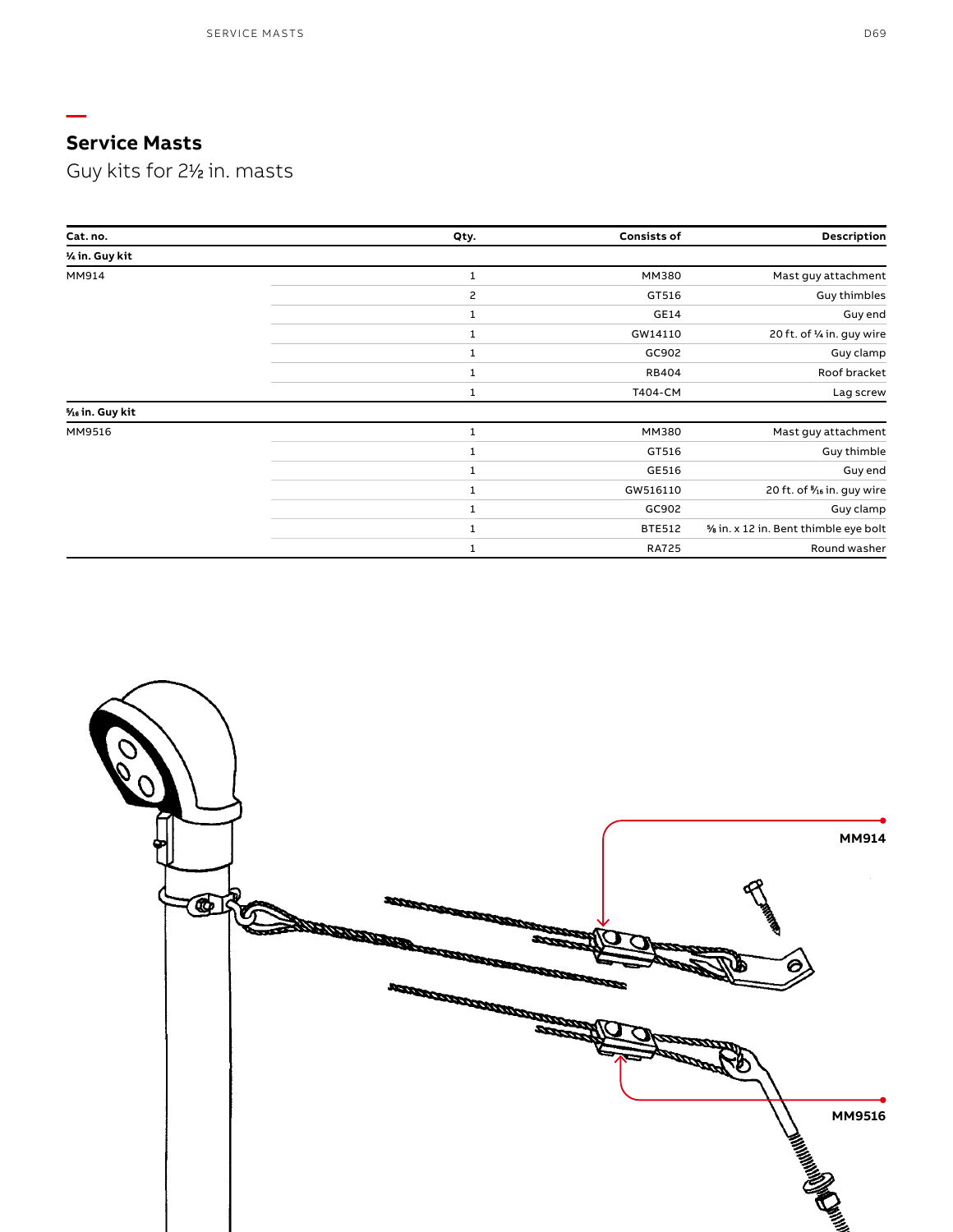Mast kits suitable for British Columbia

| Cat. No.    | Qty.         | <b>Consists of</b> | Description                       |
|-------------|--------------|--------------------|-----------------------------------|
| KIT-100BCMH | $\mathbf{1}$ | <b>MM104</b>       | Entrance cap                      |
|             | $\mathbf{1}$ | MM101              | Light-duty rack                   |
|             | 1            | <b>MM505N</b>      | Flange comes with neoprene collar |
|             | 3            | MM250              | "U" bolt clamp                    |
|             | $\mathbf{1}$ | <b>MH200</b>       | Mast coupler                      |
| KIT-100BCMN | $\mathbf{1}$ | MM104              | Entrance cap                      |
|             | $\mathbf{1}$ | MM101              | Light-duty rack                   |
|             | 1            | <b>MM505N</b>      | Flange comes with neoprene collar |
|             | 3            | MM250              | "U" bolt clamp                    |
|             | 1            | MM140              | 11/4 In. Female reducer           |
| MMK1-NMH    | $\mathbf{1}$ | MM104              | Entrance cap                      |
|             | $\mathbf{1}$ | MM101              | Light-duty rack                   |
|             | $\mathbf 1$  | <b>MM505N</b>      | Flange comes with neoprene collar |
|             | 3            | MM400              | Support clamp                     |
|             | 1            | <b>MH200</b>       | Mast coupler                      |
| KIT-200BCMH | $\mathbf{1}$ | MM202              | Entrance cap                      |
|             | $\mathbf{1}$ | MM201              | Heavy-duty rack                   |
|             | 1            | <b>MM505N</b>      | Flange comes with neoprene collar |
|             | 3            | MM250              | "U" bolt clamp                    |
|             | 1            | <b>MH200</b>       | Mast coupler                      |
| MMK2-NMH    | $\mathbf{1}$ | MM202              | Entrance cap                      |
|             | 1            | MM201              | Heavy-duty rack                   |
|             | $\mathbf{1}$ | <b>MM505N</b>      | Flange comes with neoprene collar |
|             | 3            | MM400              | Support clamp                     |
|             | 1            | <b>MH200</b>       | Mast coupler                      |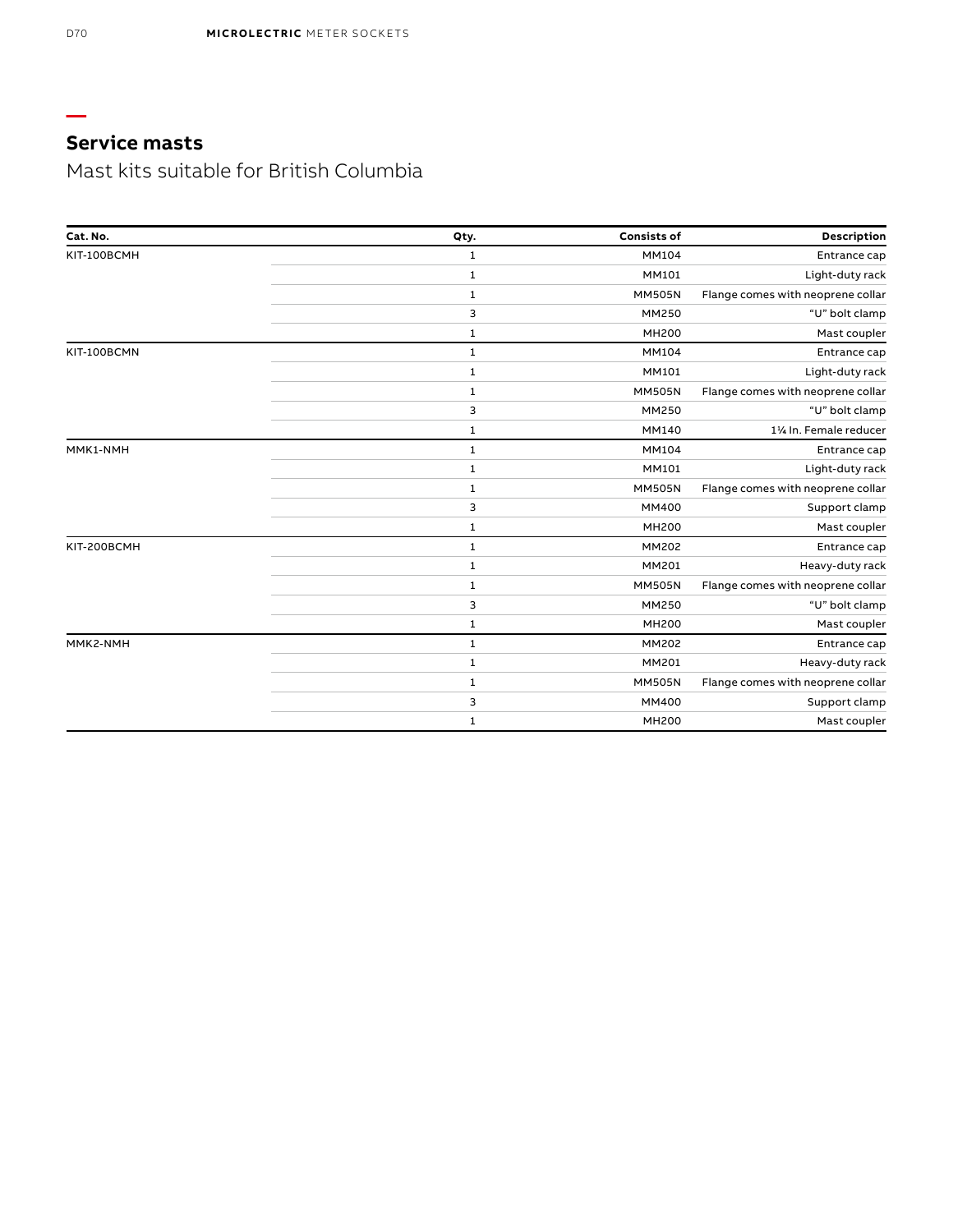Mast kits suitable for Alberta

سياسي Ч

rha.

 $\begin{picture}(20,20)(-20,0) \put(0,0){\vector(1,0){10}} \put(15,0){\vector(1,0){10}} \put(15,0){\vector(1,0){10}} \put(15,0){\vector(1,0){10}} \put(15,0){\vector(1,0){10}} \put(15,0){\vector(1,0){10}} \put(15,0){\vector(1,0){10}} \put(15,0){\vector(1,0){10}} \put(15,0){\vector(1,0){10}} \put(15,0){\vector(1,0){10}} \put(15,0){\vector(1,0){10}} \put(15,$ 

### **— KIT-1 1/4 – 100 A**

**—**

| Description                                       | <b>Consists of</b> | Qty. | Cat. no.                                                       |
|---------------------------------------------------|--------------------|------|----------------------------------------------------------------|
|                                                   |                    |      | This mast kit is used in conjunction with 1% in. rigid conduit |
| 11/ <sub>4</sub> in. Throat entrance cap          | <b>MM5104A</b>     |      | KIT-11/4                                                       |
| Light-duty spool rack                             | MM5101             |      |                                                                |
| Roof flange complete with neoprene collar         | <b>MM5505N</b>     |      |                                                                |
| Support clamp complete with 1/2 in. x 10 in. bolt | MM5400             |      |                                                                |

### **— KIT2-CM – 100 A**

|  | Cat. no. | Qty.                                                          | <b>Consists of</b>    | Description                                       |
|--|----------|---------------------------------------------------------------|-----------------------|---------------------------------------------------|
|  |          | This mast kit is used in conjunction with 2 in. rigid conduit |                       |                                                   |
|  | KIT2-CM  |                                                               | CIEFSA-2              | 2 in. Throat entrance cap                         |
|  |          | MM5101                                                        | Light-duty spool rack |                                                   |
|  |          |                                                               | <b>MM505N</b>         | Roof flange complete with neoprene collar         |
|  |          |                                                               | MM5400                | Support clamp complete with 1/2 in. x 10 in. bolt |
|  |          |                                                               | MM5140                | 1% in. Bottom female reducer                      |

**— KIT-2-AL – 200 A**

| <b>Description</b>                                | <b>Consists of</b> | Qty. | Cat. no. |  |
|---------------------------------------------------|--------------------|------|----------|--|
| Entrance cap                                      | MM202              |      | KIT-2-AL |  |
| Light-duty spool rack                             | MM5101             |      |          |  |
| Roof flange complete with neoprene collar         | <b>MM505N</b>      |      |          |  |
| Support clamp complete with 1/2 in. x 10 in. bolt | MM5400             |      |          |  |
| 2 in. Reducer                                     | <b>MM200M</b>      |      |          |  |

**MB-110 – 100 A** 

|  | Cat. no. | Qty. | <b>Consists of</b> | Description                                                                        |
|--|----------|------|--------------------|------------------------------------------------------------------------------------|
|  | MB-110   |      | MM104              | 11/ <sub>4</sub> in. Entrance cap                                                  |
|  |          |      | MM201              | Heavy-duty spool rack                                                              |
|  |          |      | MM505N             | Roof flange complete with neoprene collar                                          |
|  |          |      | MM400              | Support clamp complete with % in. x 10 in.<br>fully threaded bolt and 4 x 4 washer |
|  |          |      | MM140              | 11/ <sub>4</sub> in. Female reducer                                                |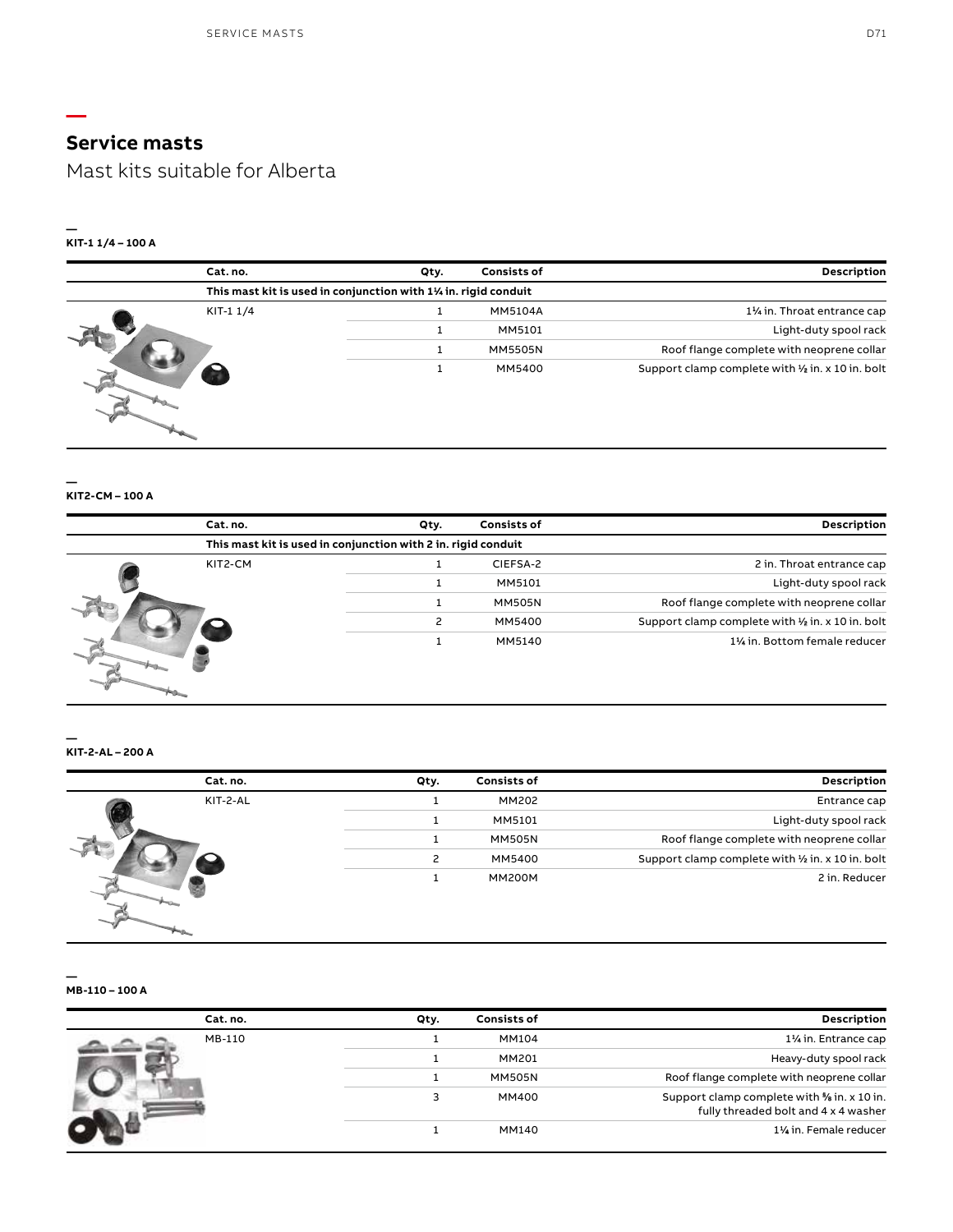Mast kits suitable for Manitoba and Saskatchewan

| Cat.no.          | Qty.           | <b>Consists of</b> | Description                                 |
|------------------|----------------|--------------------|---------------------------------------------|
| KIT-100MJ        | $\mathbf{1}$   | MM104              | Entrance cap                                |
|                  | $\mathbf{1}$   | <b>MM140M</b>      | 11/ <sub>4</sub> in. Reducer                |
|                  | $\mathbf{1}$   | MM101              | Light-duty rack                             |
|                  | 1              | <b>MM505N</b>      | Flange complete with neoprene collar        |
|                  | $\overline{c}$ | MM251              | Strap complete with % in. x 4 in. Lag bolt  |
|                  | 1              | MM400              | Support clamp                               |
| <b>KIT-100MN</b> | $\mathbf{1}$   | MM104              | Entrance cap                                |
|                  | $\mathbf 1$    | <b>MM140M</b>      | 11/ <sub>4</sub> in. Reducer                |
|                  | $\mathbf{1}$   | MM101              | Light-duty rack                             |
|                  | $\mathbf{1}$   | <b>MM505N</b>      | Flange complete with neoprene collar        |
|                  | 3              | MM255              | Strap complete with % in. x 5 in. lag bolt  |
| <b>KIT-100MH</b> | $\mathbf{1}$   | MM104              | Entrance cap                                |
|                  | 1              | MM101              | Light-duty rack                             |
|                  | $\mathbf{1}$   | <b>MM505N</b>      | Flange complete with neoprene collar        |
|                  | 3              | MM251              | Strap complete with % in. x 4 in. lag bolt  |
|                  | $\mathbf{1}$   | <b>MH200</b>       | Mast coupler                                |
| <b>KIT-200AM</b> | $\mathbf{1}$   | MM202              | Entrance cap                                |
|                  | $\mathbf{1}$   | MM201              | Heavy-duty rack                             |
|                  | $\mathbf{1}$   | <b>MM200M</b>      | 2 in. Male reducer                          |
|                  | $\mathbf{1}$   | <b>MM505N</b>      | Flange complete with neoprene collar        |
|                  | 3              | MM255              | Strap complete with 3% in. x 5 in. lag bolt |
| <b>KIT-200MH</b> | $\mathbf{1}$   | MM202              | Entrance cap                                |
|                  | 1              | MM201              | Heavy-duty rack                             |
|                  | $\mathbf{1}$   | <b>MM505N</b>      | Flange complete with neoprene collar        |
|                  | 3              | MM255              | Strap complete with 3% in. x 5 in. lag bolt |
|                  | $\mathbf{1}$   | <b>MH200</b>       | Mast coupler                                |
| KIT-200MJ        | $\mathbf 1$    | MM202              | Entrance cap                                |
|                  | $\mathbf{1}$   | <b>MM200M</b>      | 2 in. Male reducer                          |
|                  | 1              | MM201              | Heavy-duty rack                             |
|                  | 1              | <b>MM505N</b>      | Flange complete with neoprene collar        |
|                  | 1              | MM251              | Strap complete with % in. x 4 in. lag bolt  |
|                  | 1              | MM400              | Support clamp                               |
| MMK2-NMH         | $\mathbf{1}$   | MM202              | Entrance cap                                |
|                  | $\mathbf{1}$   | MM201              | Heavy-duty rack                             |
|                  | $\mathbf{1}$   | <b>MM505N</b>      | Flange complete with neoprene collar        |
|                  | 3              | MM400              | Support clamp                               |
|                  | 1              | <b>MH200</b>       | Mast coupler                                |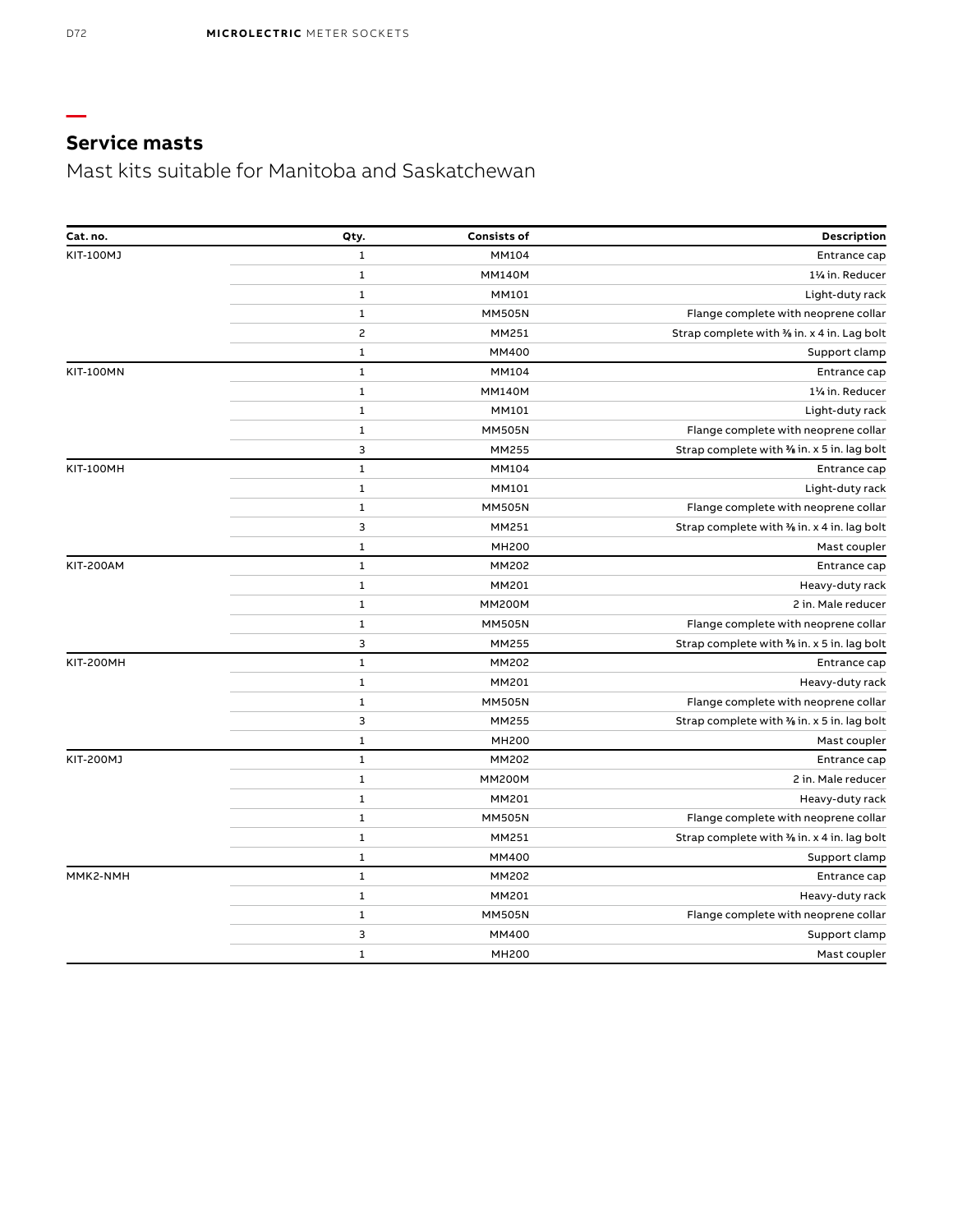**—**

Mast kits suitable for Ontario

| Cat.no.          | Qty.         | <b>Consists of</b> | Description                                   |
|------------------|--------------|--------------------|-----------------------------------------------|
| <b>KIT-200AM</b> | 1            | MM202              | Entrance cap                                  |
|                  | $\mathbf{1}$ | MM201              | Heavy-duty rack                               |
|                  | 1            | <b>MM505N</b>      | Flange complete<br>with neoprene collar       |
|                  | 3            | MM255              | Strap complete with<br>% in. x 5 in. lag bolt |
|                  | 1            | <b>MH200</b>       | Mast coupler                                  |
| KIT-200NMH       | 1            | MM202              | Entrance cap                                  |
|                  | 1            | MM201              | Heavy-duty rack                               |
|                  | $\mathbf{1}$ | <b>MM505N</b>      | Flange complete<br>with neoprene collar       |
|                  | 3            | MM400              | Support clamp                                 |
|                  | 1            | MM200              | Female reducer                                |
| MMK2             | 1            | MM202              | Entrance cap                                  |
|                  | 1            | MM201              | Heavy-duty rack                               |
|                  | 1            | <b>MM200M</b>      | 2 in. Male reducer                            |
|                  | $\mathbf{1}$ | MM503              | Flange complete with<br>steel collar          |
|                  | 3            | MM400              | Support clamp                                 |
| MMK-2N           | $\mathbf{1}$ | MM202              | Entrance cap                                  |
|                  | 1            | MM201              | Heavy-duty rack                               |
|                  | 1            | <b>MM505N</b>      | Flange complete<br>with neoprene collar       |
|                  | 3            | MM400              | Support clamp                                 |
|                  | 1            | <b>MM200M</b>      | 2 in. Male reducer                            |
| MMK2-NMH         | 1            | MM202              | Entrance cap                                  |
|                  | 1            | MM201              | Heavy-duty rack                               |
|                  | 1            | <b>MM505N</b>      | Flange complete<br>with neoprene collar       |
|                  | 3            | MM400              | Support clamp                                 |
|                  | $\mathbf{1}$ | MH200              | Mast coupler                                  |

| Cat. no.         | Qty. | Consists of   | Description                                   |
|------------------|------|---------------|-----------------------------------------------|
| KIT-100HDM       | 1    | MM104         | Entrance cap                                  |
|                  | 1    | <b>MM140M</b> | 11/ <sub>1</sub> in. Male reducer             |
|                  | 1    | MM201         | Heavy-duty rack                               |
|                  | 1    | MM503         | Flange complete with steel collar             |
|                  | 3    | MM255         | Strap complete with                           |
|                  |      |               | % in. x 5 in. lag bolts                       |
| <b>KIT-100MH</b> | 1    | MM104         | Entrance cap                                  |
|                  | 1    | MM101         | Light-duty rack                               |
|                  | 1    | MM505N        | Flange complete<br>with neoprene collar       |
|                  | 3    | MM251         | Strap complete with<br>% in. x 4 in. lag bolt |
|                  | 1    | MM200         | Female reducer                                |
| <b>KIT-100MN</b> | 1    | MM104         | Entrance cap                                  |
|                  | 1    | <b>MM140M</b> | 11⁄4 in. Male reducer                         |
|                  | 1    | MM101         | Light-duty rack                               |
|                  | 1    | MM505N        | Flange complete<br>with neoprene collar       |
|                  | 3    | MM255         | Strap complete with<br>% in. x 5 in. lag bolt |
| KIT-100NMH       | 1    | MM104         | Entrance cap                                  |
|                  | 1    | MM101         | Light-duty rack                               |
|                  | 1    | MM505N        | Flange complete<br>with neoprene collar       |
|                  | 1    | MM400         | Support clamp                                 |
|                  | 1    | MM200         | Female reducer                                |
| MMK1             | 1    | MM104         | Entrance cap                                  |
|                  | 1    | MM101         | Light-duty rack                               |
|                  | 1    | <b>MM140M</b> | 11⁄4 in. Male reducer                         |
|                  | 1    | MM503         | Flange complete with steel collar             |
|                  | 3    | MM400         | Support clamp                                 |
| MMK-1N           | 1    | MM104         | Entrance cap                                  |
|                  | 1    | MM101         | Light-duty rack                               |
|                  | 1    | MM505N        | Flange complete<br>with neoprene collar       |
|                  | 3    | MM400         | Support clamp                                 |
|                  | 1    | MM140M        | 1½ in. Male reducer                           |
| MMK1-NMH         | 1    | MM104         | Entrance cap                                  |
|                  | 1    | MM101         | Light-duty rack                               |
|                  | 1    | <b>MM505N</b> | Flange complete<br>with neoprene collar       |
|                  | 3    | MM400         | Support clamp                                 |
|                  | 1    | MH200         | Mast coupler                                  |
| <b>KIT-200MH</b> | 1    | MM202         | Entrance cap                                  |
|                  | 1    | MM201         | Heavy-duty rack                               |
|                  | 1    | MM200M        | 2 in. Male reducer                            |
|                  | 1    | <b>MM505N</b> | Flange complete<br>with neoprene collar       |
|                  | 3    | MM255         | Strap complete with<br>% in. x 5 in. lag bolt |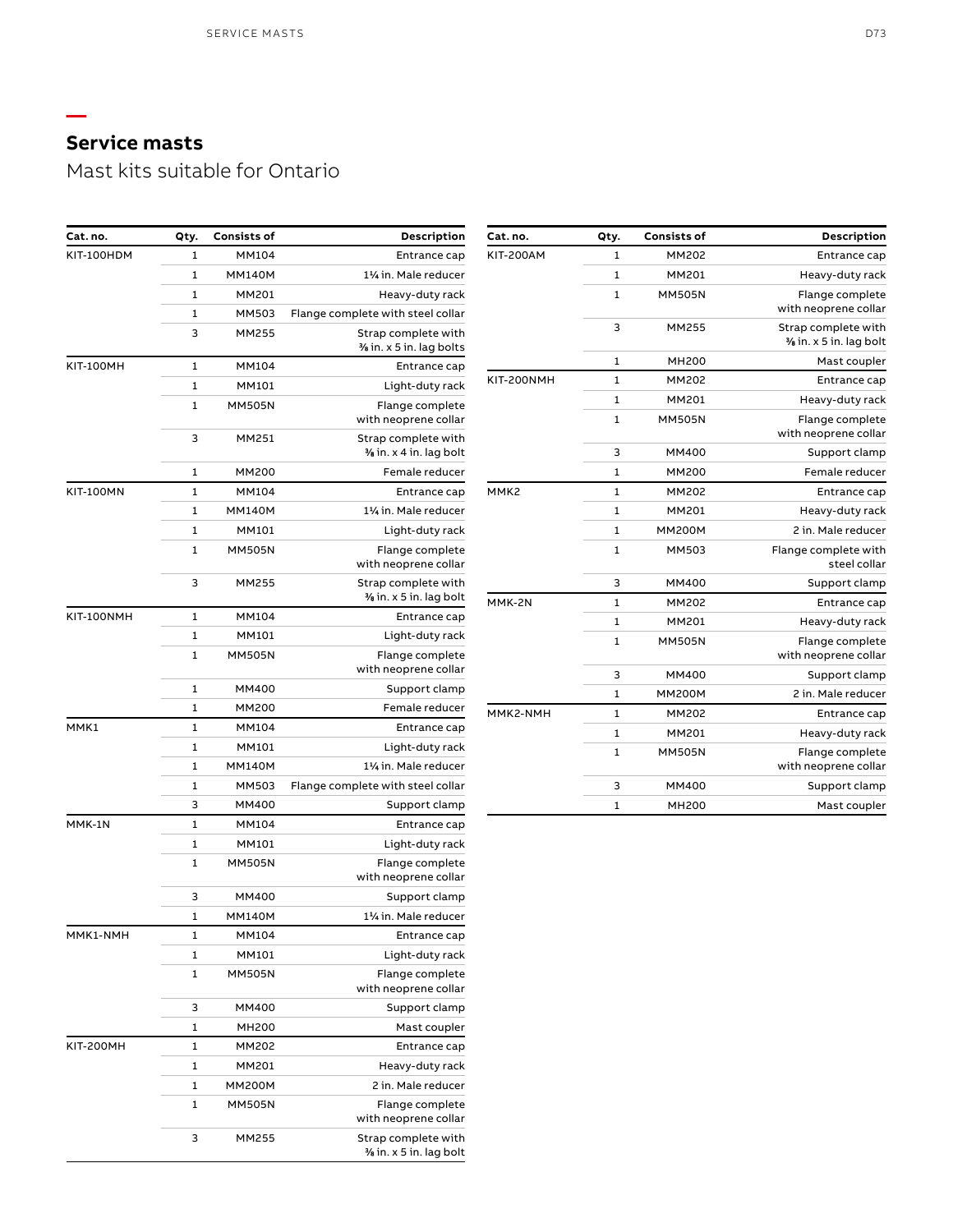Mast kits suitable for Quebec

| Cat. no.           | Qty.           | <b>Consists of</b> | Description                                    |
|--------------------|----------------|--------------------|------------------------------------------------|
| KIT-100HDM         | 1              | MM104              | Entrance cap                                   |
|                    | 1              | <b>MM140M</b>      | 11/4 in. Male reducer                          |
|                    | 1              | MM201              | Heavy-duty rack                                |
|                    | $\mathbf{1}$   | MM503              | Flange complete<br>with steel collar           |
|                    | 3              | MM255              | Strap complete with<br>% in. x 5 in. lag bolts |
| <b>KIT-200-PVC</b> | $\mathbf{1}$   | SS401-E            | Spool rack                                     |
|                    | 1              | E998J              | 2 in. Entrance cap                             |
|                    | 3              | E977JC             | 2 in. Strap                                    |
|                    | 1              | <b>PH20</b>        | 2 in. Hub PVC                                  |
|                    | $\overline{c}$ | E943J              | 2 In. Male adaptor                             |
|                    | 2              | CI1716             | 2 in. Locknut                                  |
|                    | 1              | E986J              | 2 in. LB type                                  |
|                    | 1              | CIDUCT1            | Duct seal                                      |
|                    | 1              | UA9AJCB-UPC        | 2 in. PVC elbow                                |
| KIT-200AM-CP       | $\mathbf{1}$   | MM202              | 2 in. Entrance cap                             |
|                    | 1              | MM201              | Spool rack                                     |
|                    | 1              | <b>MM505N</b>      | Floor flange                                   |
|                    | $\mathbf{1}$   | <b>MM200M</b>      | 2 in. Male reducer                             |
|                    | 3              | MM251              | Strap complete with<br>% in. x 4 in. lag bolts |
|                    | $\overline{c}$ | E943J              | 2 in. Male adaptor                             |
|                    | $\overline{c}$ | CI1716             | 2 in. Locknut                                  |
|                    | 1              | E986J              | 2 in. Entrance cap                             |
|                    | 1              | <b>DUCT SEAL</b>   | Duct seal                                      |
|                    | 1              | UA9AJCB-UPC        | 2 in. PVC elbow                                |
| KIT-200MH-CP       | 1              | MM202              | 2 in. Entrance cap                             |
|                    | 1              | MM201              | Spool rack                                     |
|                    | 1              | <b>MM505N</b>      | Roof flange                                    |
|                    | 1              | <b>MH200</b>       | 2 in. Mast coupler                             |
|                    | 3              | MM251              | Strap complete with<br>% in. x 4 in. lag bolts |
|                    | 2              | E943J              | 2 in. Male adaptor                             |
|                    | 2              | CI1716             | 2 in. Locknut                                  |
|                    | 1              | E986J              | 2 in. Entrance cap                             |
|                    | 1              | CIDUCT1            | Duct seal                                      |
|                    |                |                    |                                                |

| Cat. no.         | Qty. | <b>Consists of</b> | Description                                    |
|------------------|------|--------------------|------------------------------------------------|
| <b>KIT-100MN</b> | 1    | MM104              | Entrance cap                                   |
|                  | 1    | <b>MM140M</b>      | 11/4 in. Male reducer                          |
|                  | 1    | MM101              | Light-duty rack                                |
|                  | 1    | <b>MM505N</b>      | Flange complete<br>with neoprene collar        |
|                  | 3    | MM255              | Strap complete with<br>% in. x 5 in. lag bolts |
| <b>KIT-100MH</b> | 1    | MM104              | Entrance cap                                   |
|                  | 1    | MM101              | Light-duty rack                                |
|                  | 1    | <b>MM505N</b>      | Flange complete<br>with neoprene collar        |
|                  | 3    | MM251              | Strap complete with<br>% in. x 4 in. lag bolts |
|                  | 1    | <b>MH200</b>       | Mast coupler                                   |
| KIT-100MNF       | 1    | MM104              | Entrance cap                                   |
|                  | 1    | <b>MM140M</b>      | 11/4 in. Male reducer                          |
|                  | 1    | MM101              | Light-duty rack                                |
|                  | 3    | MM251              | Strap complete with<br>% in. x 4 in. lag bolts |
| <b>KIT-150AM</b> | 1    | MM105              | 11/2 in. entrance cap                          |
|                  | 1    | MM201              | Heavy-duty rack                                |
|                  | 1    | <b>MM505N</b>      | Flange complete<br>with neoprene collar        |
|                  | 3    | MM251              | Strap complete with<br>% in. x 4 in. lag bolts |
|                  | 1    | <b>MM150M</b>      | 1½ in. Male adaptor                            |
| <b>KIT-200AM</b> | 1    | MM202              | Entrance cap                                   |
|                  | 1    | MM201              | Heavy-duty rack                                |
|                  | 1    | <b>MM200M</b>      | 2 in. Male reducer                             |
|                  | 1    | <b>MM505N</b>      | Flange complete<br>with neoprene collar        |
|                  | 3    | MM255              | Strap complete with<br>% in. x 5 in. lag bolts |
| KIT-200AMGR      | 1    | MM202              | Entrance cap                                   |
|                  | 1    | MM201              | Heavy-duty rack                                |
|                  | 1    | <b>MM200M</b>      | 2 in. Male reducer                             |
|                  | 1    | <b>MM505N</b>      | Flange complete<br>with neoprene collar        |
|                  | 3    | MM255              | Strap complete with<br>% in. x 5 in. lag bolts |
|                  | 1    | MM700              | Service mast ground clamp                      |
| <b>KIT-200MH</b> | 1    | MM202              | Entrance cap                                   |
|                  | 1    | MM201              | Heavy-duty rack                                |
|                  | 1    | <b>MM505N</b>      | Flange complete<br>with neoprene collar        |
|                  | 3    | MM255              | Strap complete with<br>% in. x 5 in. lag bolts |
|                  | 1    | MH200              | Mast coupler                                   |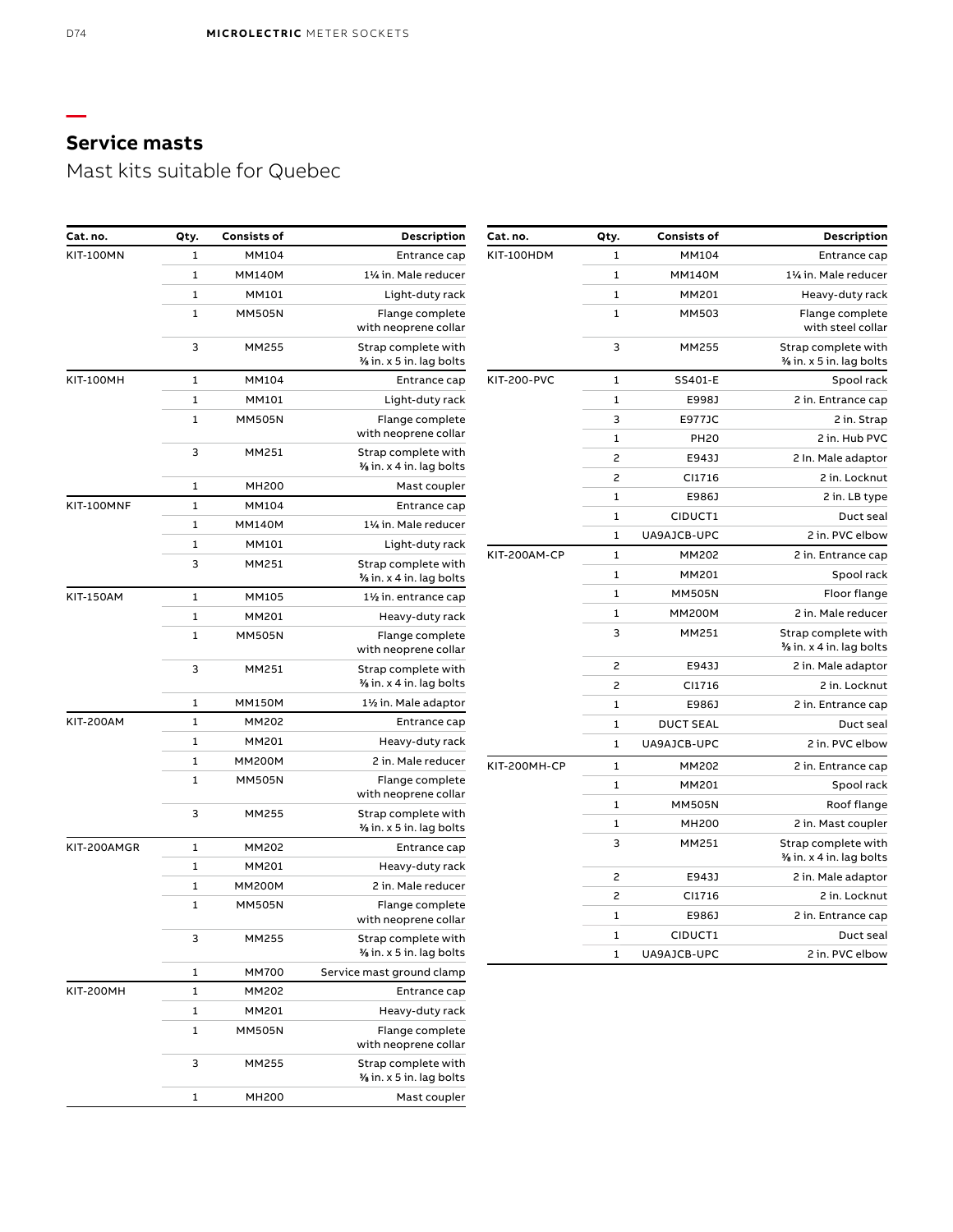**—**

Mast kits suitable for Quebec and for all regions

### **— KIT-200-PVC – Quebec**

|  | Cat. no.                                                         | Qty.         |             | <b>Consists of Description</b> |
|--|------------------------------------------------------------------|--------------|-------------|--------------------------------|
|  | This mast kit is used in conjunction with 2 in.<br>rigid conduit |              |             |                                |
|  | <b>KIT-200-PVC</b>                                               | 1            | SS401-E     | Spool rack                     |
|  |                                                                  | $\mathbf{1}$ | E998J       | 2 in.<br>Entrance<br>cap       |
|  |                                                                  | 3            | E977JCIM    | 2 in. Strap                    |
|  |                                                                  | $\mathbf{1}$ | <b>PH20</b> | $2$ in.<br>Hub PVC             |
|  |                                                                  | 2            | E943J       | 2 in. Male<br>adaptor          |
|  |                                                                  | 2            |             | CI17162 in. Locknut            |
|  |                                                                  | 1            |             | E986J 2 in. LB type            |
|  |                                                                  | $\mathbf{1}$ | CIDUCT1     | Duct seal                      |
|  |                                                                  | 1            | UA9AJCB-UPC | 2 in. PVC<br>elbow             |

**— KIT-200MH-CP – Quebec**

|  | Cat.no.                          |                |                        | Qty. Consists of Description                                              |
|--|----------------------------------|----------------|------------------------|---------------------------------------------------------------------------|
|  | KIT-200MH-CP<br>1<br>1<br>1<br>1 |                | MM202                  | $2$ in.<br>Entrance<br>cap                                                |
|  |                                  |                | MM201                  | Spool rack                                                                |
|  |                                  |                | <b>MM505N</b>          | Roof flange                                                               |
|  |                                  | <b>MH200</b>   | 2 in. Mast<br>coupler  |                                                                           |
|  |                                  | 3              | MM251                  | 2 in. Pipe<br>strap, comes<br>with lag<br>screws<br>$\frac{1}{2}$ x 4 in. |
|  |                                  | 2              | E943J                  | 2 in. Male<br>adaptor                                                     |
|  |                                  | $\overline{c}$ | CI1716                 | $2$ in.<br>Locknut                                                        |
|  |                                  | $\mathbf 1$    | E986J                  | $2$ in.<br>Entrance<br>cap                                                |
|  |                                  | 1              | CIDUCT1                | Duct seal                                                                 |
|  |                                  | $\mathbf{1}$   | UA9AJCB-<br><b>UPC</b> | 2 in. PVC<br>elbow                                                        |

### **KIT-200AM-CP – Quebec**

**—**

|  | Cat. no.                                                         | Qty.           |               | <b>Consists of Description</b>                    |
|--|------------------------------------------------------------------|----------------|---------------|---------------------------------------------------|
|  | This mast kit is used in conjunction with 2 in.<br>rigid conduit |                |               |                                                   |
|  | KIT-200AM-CP                                                     | $\mathbf{1}$   | <b>MM202</b>  | $2$ in.<br>Entrance<br>cap                        |
|  |                                                                  | $\mathbf{1}$   | MM201         | Spool rack                                        |
|  |                                                                  | 1              | <b>MM505N</b> | Roof flange                                       |
|  |                                                                  | $\mathbf{1}$   | <b>MM200M</b> | 2 in. Male<br>reducer                             |
|  |                                                                  | 3              | MM251         | 2 in. Pipe<br>strap (comes<br>with lag<br>screws) |
|  |                                                                  | $\overline{c}$ | E943J         | 2 in. Male<br>adaptor                             |
|  |                                                                  | 2              |               | CI1716 2 in. Locknut                              |
|  |                                                                  | 1              | E986J         | $2$ in.<br>Entrance<br>cap                        |
|  |                                                                  | 1              | CIDUCT1       | Duct seal                                         |
|  |                                                                  |                | 1 UA9AJCB-UPC | 2 in. PVC<br>elbow                                |

### **KIT-400MH – For all regions**

| Cat. no.                                                         |              | Qty.Consists of | Description                                                         |
|------------------------------------------------------------------|--------------|-----------------|---------------------------------------------------------------------|
| This mast kit is used in conjunction with 4 in.<br>rigid conduit |              |                 |                                                                     |
| <b>KIT-400MH</b>                                                 | 1            | CIEFA-4         | $4$ in.<br>Entrance<br>head                                         |
|                                                                  | $\mathbf{1}$ | MM801           | Heavy-duty<br>spool rack                                            |
|                                                                  | 1            | <b>MM806N</b>   | Roof flange                                                         |
|                                                                  | $\mathbf{1}$ | <b>MH40</b>     | 4 in. Mast<br>coupler                                               |
|                                                                  | 3            | CI1532          | Pipe strap<br>comes with lag<br>screws (6)<br>$\frac{3}{8}$ x 5 in. |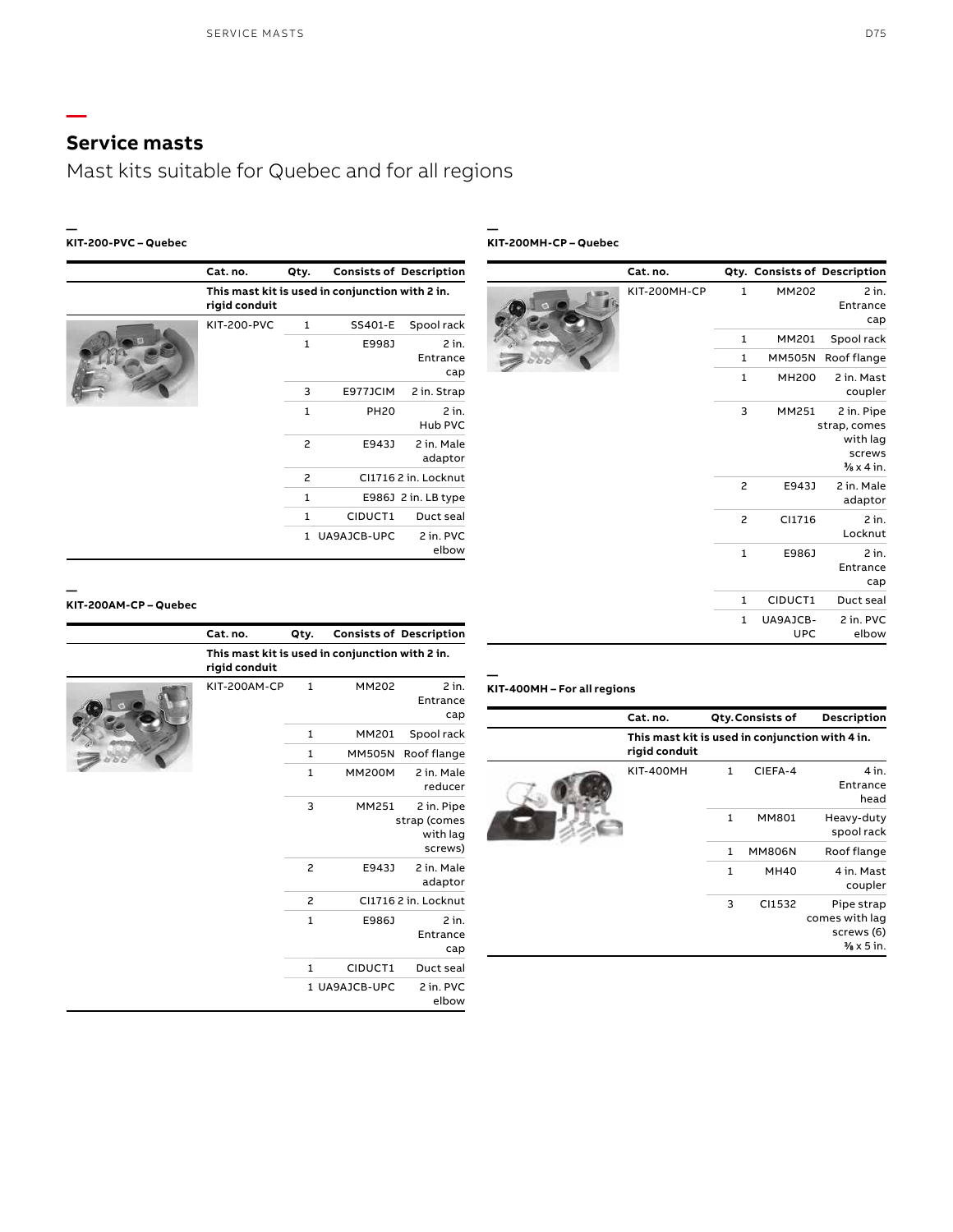# Mast kits suitable for New Brunswick and Newfoundland

**—**

### **— New Brunswick**

| Cat. no.         | Qty.         | <b>Consists of</b> | Description                                    |
|------------------|--------------|--------------------|------------------------------------------------|
| <b>KIT-100MH</b> | 1            | <b>MH200</b>       | Mast coupler                                   |
|                  | 1            | MM104              | Entrance cap                                   |
|                  | $\mathbf{1}$ | MM101              | Light-duty spool rack                          |
|                  | 3            | MM251              | Strap complete with<br>% in. x 4 in. lag bolts |
|                  | $\mathbf{1}$ | <b>MM505N</b>      | Flange complete<br>with neoprene collar        |
| KIT-100NBMH      | 1            | <b>MM104</b>       | Entrance cap                                   |
|                  | 3            | MM251              | Strap complete with<br>% in. x 4 in. lag bolts |
|                  | 1            | <b>MH200</b>       | Mast coupler                                   |
|                  | $\mathbf{1}$ | <b>MM505N</b>      | Flange complete<br>with neoprene collar        |
| KIT-205LDMH      | 1            | MM202              | Entrance cap                                   |
|                  | $\mathbf{1}$ | MM101              | Light-duty spool rack                          |
|                  | 3            | MM251              | Strap complete with<br>% in. x 4 in. lag bolts |
|                  | 1            | <b>MH200</b>       | Mast coupler                                   |
|                  | $\mathbf{1}$ | <b>MM505N</b>      | Flange complete<br>with neoprene collar        |

| Cat. no.         | Qty.         | <b>Consists of</b>            | Description                                    |
|------------------|--------------|-------------------------------|------------------------------------------------|
| KIT-100          | 1            | <b>MM104</b>                  | Entrance cap                                   |
|                  | 1            | <b>MM140M</b>                 | 11/4 in. Male reducer                          |
|                  | 3            | MM251                         | Strap complete with                            |
|                  |              |                               | % in. x 4 in. lag bolts                        |
|                  | 1            | <b>MM505N</b>                 | Flange complete                                |
|                  |              |                               | with neoprene collar                           |
| KIT-100NBMH      | 1            | <b>MM104</b>                  | Entrance cap                                   |
|                  | 3            | MM251                         | Strap complete with<br>% in. x 4 in. lag bolts |
|                  | 1            |                               |                                                |
|                  | $\mathbf{1}$ | <b>MH200</b><br><b>MM505N</b> | Mast coupler                                   |
|                  |              |                               | Flange complete<br>with neoprene collar        |
| <b>KIT-200</b>   | 1            | MM202                         | Entrance cap                                   |
|                  | 1            | <b>MM200M</b>                 | 2 in. Male reducer                             |
|                  | 3            | MM251                         | Strap complete with                            |
|                  |              |                               | % in. x 4 in. lag bolts                        |
|                  | 1            | <b>MM505N</b>                 | Flange complete                                |
|                  |              |                               | with neoprene collar                           |
| <b>KIT-200MH</b> | 1            | MM202                         | Entrance cap                                   |
|                  | 1            | MM201                         | Heavy-duty spool rack                          |
|                  | $\mathbf{1}$ | <b>MH200</b>                  | Mast coupler                                   |
|                  | 3            | MM255                         | Strap complete with                            |
|                  |              |                               | % in. x 5 in. lag bolts                        |
|                  | 1            | <b>MM505N</b>                 | Flange complete<br>with neoprene collar        |
| KIT-206NBMH      | 1            | <b>MM202</b>                  | Entrance cap                                   |
|                  | $\mathbf{1}$ | <b>MH200</b>                  | Mast coupler                                   |
|                  | 3            | MM251                         | Strap complete with                            |
|                  |              |                               | $\frac{3}{6}$ in. x 4 in. lag bolts            |
|                  | 1            | <b>MM506N</b>                 | All-neoprene roof flange                       |
| KIT-200NBMH      | $\mathbf{1}$ | MM202                         | Entrance cap                                   |
|                  | $\mathbf{1}$ | <b>MH200</b>                  | Mast coupler                                   |
|                  | 3            | MM251                         | Strap complete with                            |
|                  |              |                               | $\frac{3}{6}$ in. x 4 in. lag bolts            |
|                  | 1            | <b>MM505N</b>                 | Flange complete                                |
|                  |              |                               | with neoprene collar                           |
| KIT-106NBMH      | $\mathbf{1}$ | MM104                         | Entrance cap                                   |
|                  | 1            | <b>MM506N</b>                 | All neoprene roof flange                       |
|                  | 3            | MM251                         | Strap complete with                            |
|                  |              | <b>MH200</b>                  | $\frac{3}{2}$ in. x 4 in. lag bolts            |
|                  | 1            |                               | Mast coupler                                   |